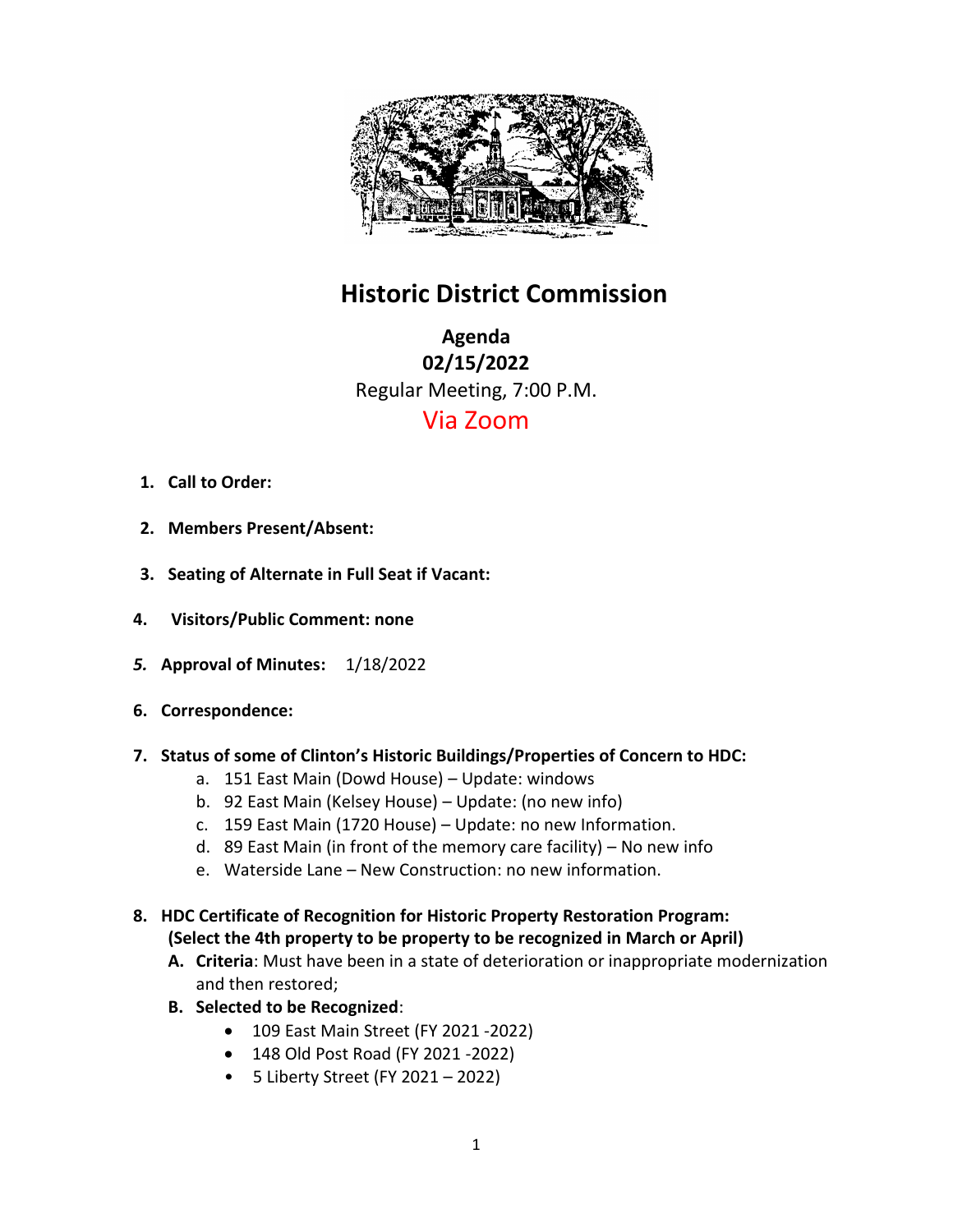### **C. Potential Candidates:**

- 44 Waterside Lane
- Methodist Church on Commerce Street (Steeple replaced)
- 17 Waterside Lane (Kabe's house)
- 63 East Main (Stanton House when completed)
- 92 East Main (Josiah Kelsey House when completed)
- 125 East Main (when completed)
- 129 East Main (when completed)
- 63 Pratt Road (when completed)

### **9. Status of Recommendations of Individual Properties for National Register of Historic Places that are Not in a National Register District:**

- a) Pallenberg Complex @ 15 North High (nothing new)
- b) 63 Pratt Road (nothing new)
- c) Cow Hill School (nothing new)

#### **10. Expand the LGHD by adding 18 Liberty Street.** (nothing new expected until 2022+)

#### **11. Clinton Historic District Signage (Update**):

- a) CLFRF/ARPA Funding Request:: (update)
- b) FY 22-23 Budget Request (pending)

#### **12. Commerce Street/Leffingwell as a National Register District:** (update)

**13. "Clinton Events" (update):** 

#### **14. Current HDC Areas of Concern (update):**

## **15. New Business: Possibility of fund-raising tents again at 3 Liberty Street**

#### **16. Adjournment:**

.